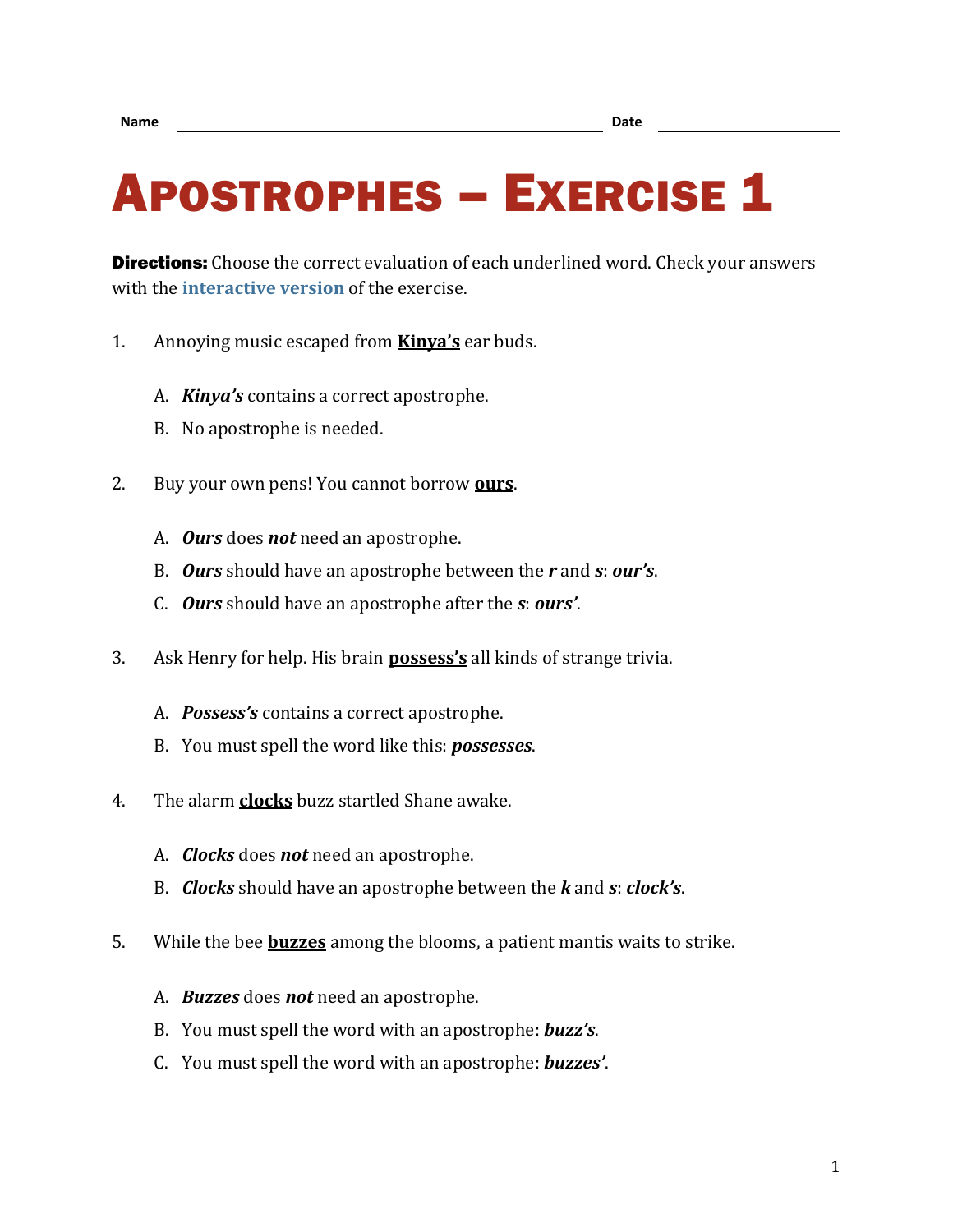- 6. The **Larsen's** decided not to shutter their windows even though they were taking vacation at the height of hurricane season.
	- A. *Larsen's* contains a correct apostrophe.
	- B. The apostrophe should come after the *s*: *Larsens'*.
	- C. *Larsens* should *not* have an apostrophe.
- 7. Betty Ann could not resist petting the adorable poodle **puppie's**.
	- A. *Puppie's* contains a correct apostrophe.
	- B. No apostrophe is needed.
	- C. *Puppies* should have the apostrophe after the *s*: *puppies'*.
- 8. Our stomachs might burst! We **shouldn't** have eaten so many fried cheese sticks.
	- A. *Shouldn't* contains a correct apostrophe.
	- B. The apostrophe must come between the *d* and *n*, where the space was omitted: *should'nt*.
- 9. Phillip banged his **knees'** on the metal bar beneath the desk.
	- A. *Knees'* contains a correct apostrophe.
	- B. *Knees* should have the apostrophe before the *s*: *knee's*.
	- C. There's no apostrophe in *knees*.
- 10. **Kimberly's** agile fingers typed the password too quickly for Pedro to catch.
	- A. *Kimberly's* contains a correct apostrophe.
	- B. The apostrophe should come after the *s*: *Kimberlys'*.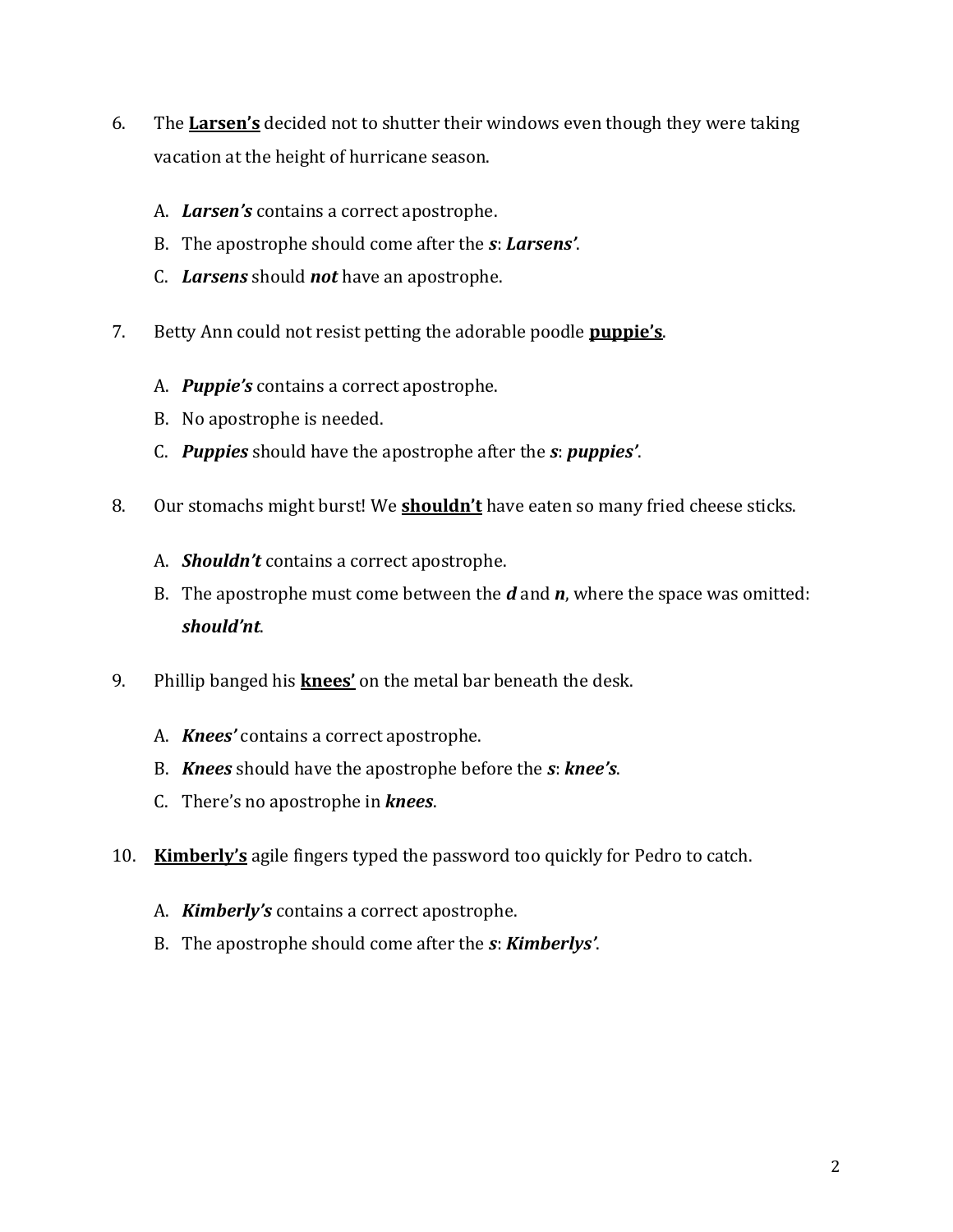- 11. We wouldn't try one of your oatmeal raisin cookies for cash. **We'ave** seen your dirty kitchen!
	- A. *We'ave* is a correct contraction.
	- B. You must spell the word like this: *we've*.
- 12. We spent more time on our science fair project than Karen and Denny did, but everyone is ignoring our work to view **their's** instead!
	- A. *Their's* contains a correct apostrophe.
	- B. *Theirs* should have the apostrophe after the *s*: *theirs'*.
	- C. *Theirs* should *not* have an apostrophe.
- 13. The **pools** leaf covered surface did not invite Brandi to swim.
	- A. *Pools* does *not* need an apostrophe.
	- B. *Pools* should have an apostrophe between the *l* and *s*: *pool's*.
	- C. *Pools* should have an apostrophe after the *s*: *pools'*.
- 14. In the morning, my dog Skeeter loves to sleep in the sunlight that **pool's** on the living room floor.
	- A. *Pool's* contains a correct apostrophe.
	- B. You don't put an apostrophe in *pools*.
	- C. *Pool's* should have the apostrophe after the *s*: *pools'*.
- 15. **Delores's** leg jiggled while Professor Caldero explained the plagiarism penalties for the research essay.
	- A. *Delores's* contains a correct apostrophe.
	- B. You must spell the word like this: *Deloreses*.